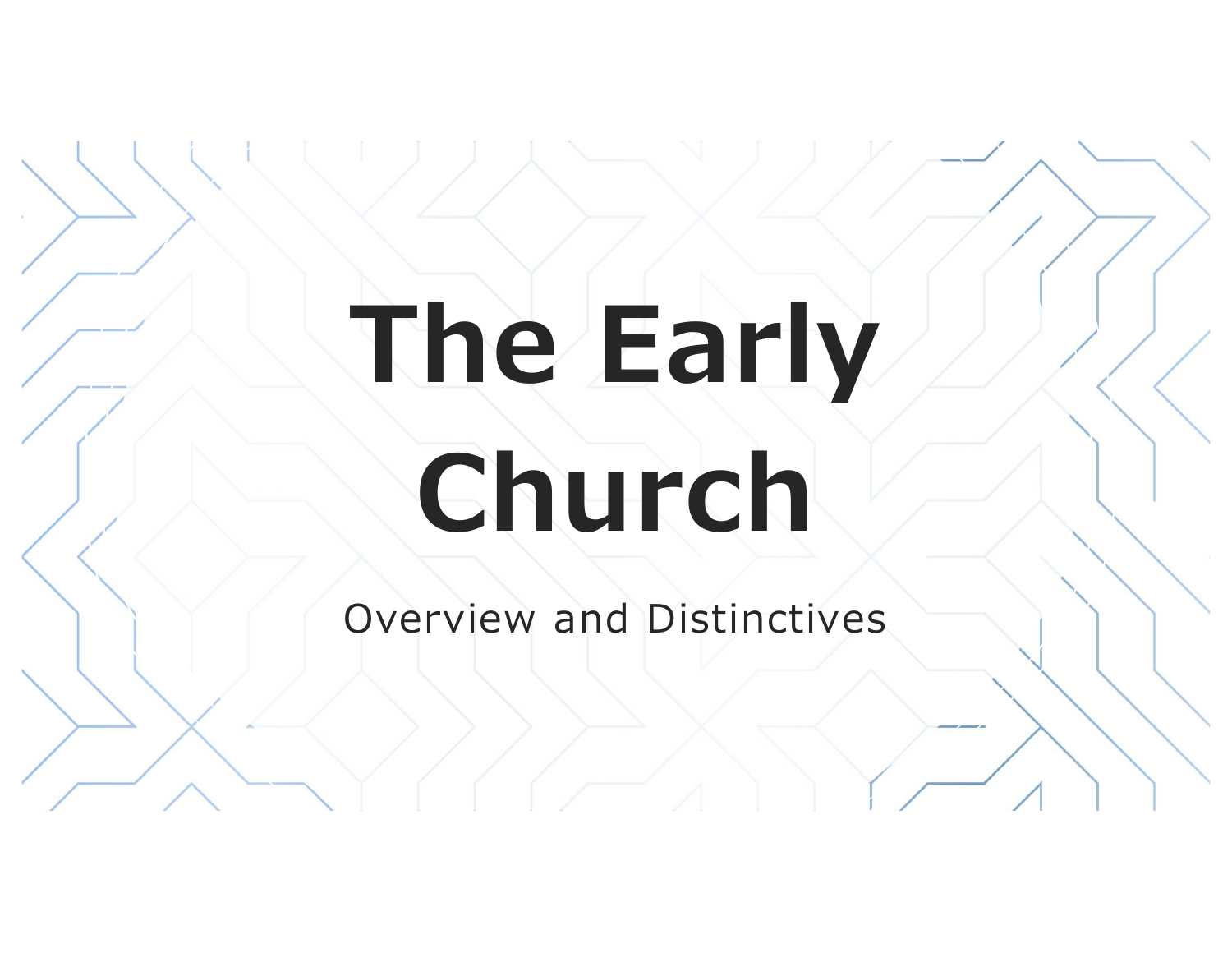#### **Overview – Important Dates**

- 70 Jerusalem is Destroyed
- 96 Clement of Rome writes a letter to the Corinthians
- 107 Ignatius writes 7 letters and is martyred
- 150 Justin Martyr writes *First Apology*
- 155 Polycarp is martyred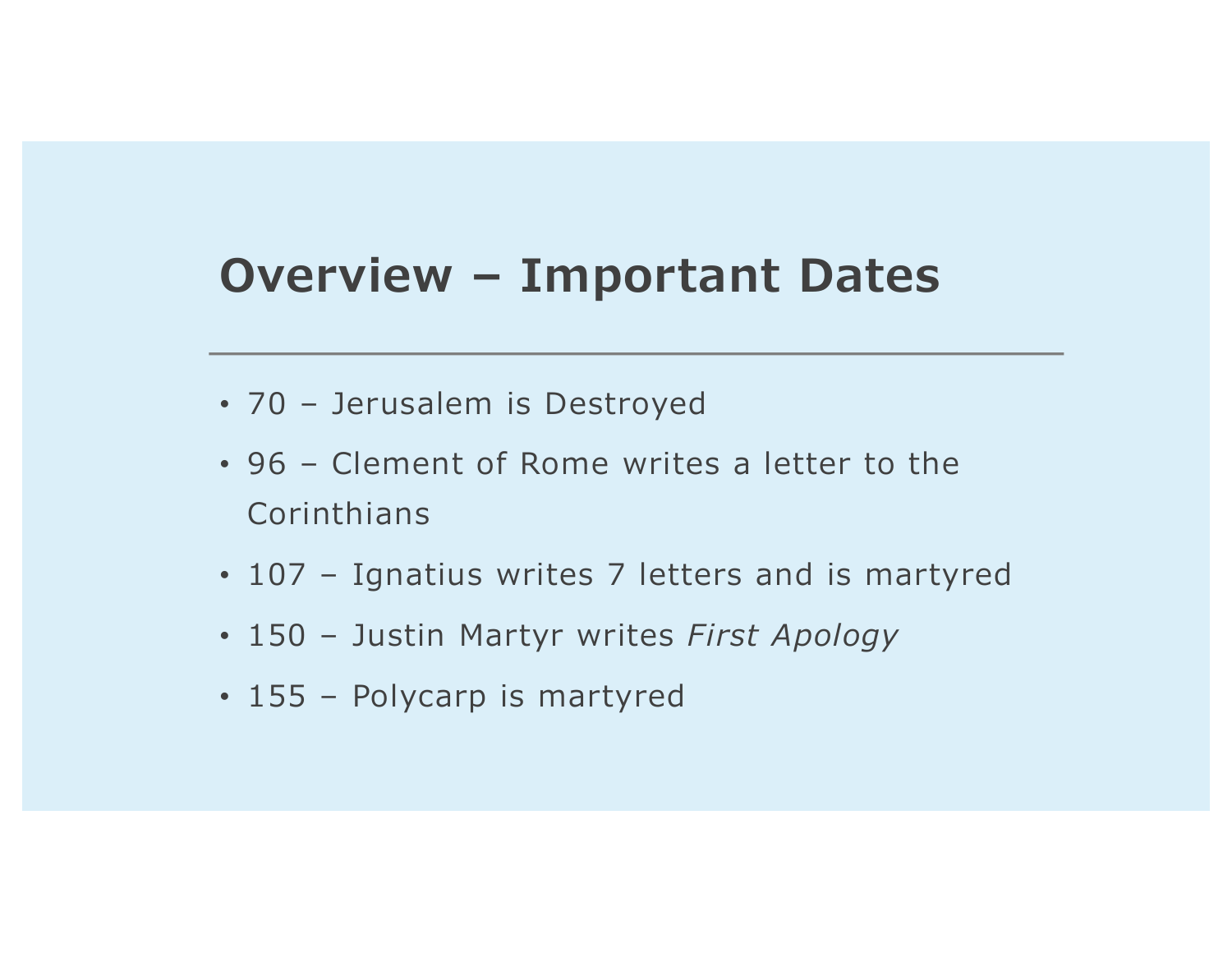#### **Overview – Important Dates**

- 185 Irenaeus writes *Against Heresies* (refuting Gnosticism)
- 215 Origen begins writing
- 313 Edict of Milan
- 318 Beginning of Arian controversy
- 325 Council of Nicaea
- 381 Council of Constantinople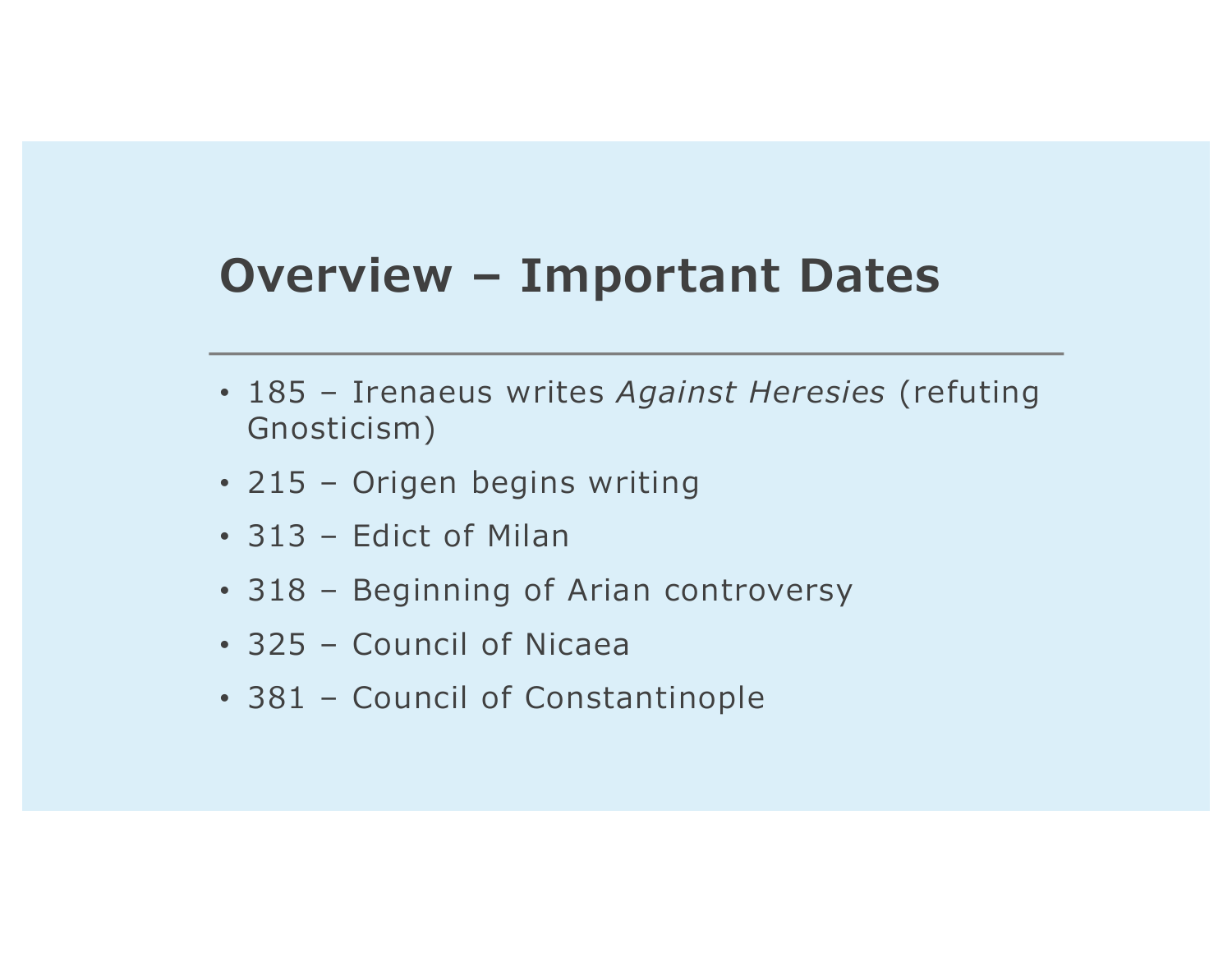#### **Overview – Important Dates**

- 386 Augustine converts to Christianity
- 398 Chrysostom consecrated bishop of Constantinople
- 431 Council of Ephesus
- 432 Patrick begins mission to Ireland
- 451 Council of Chalcedon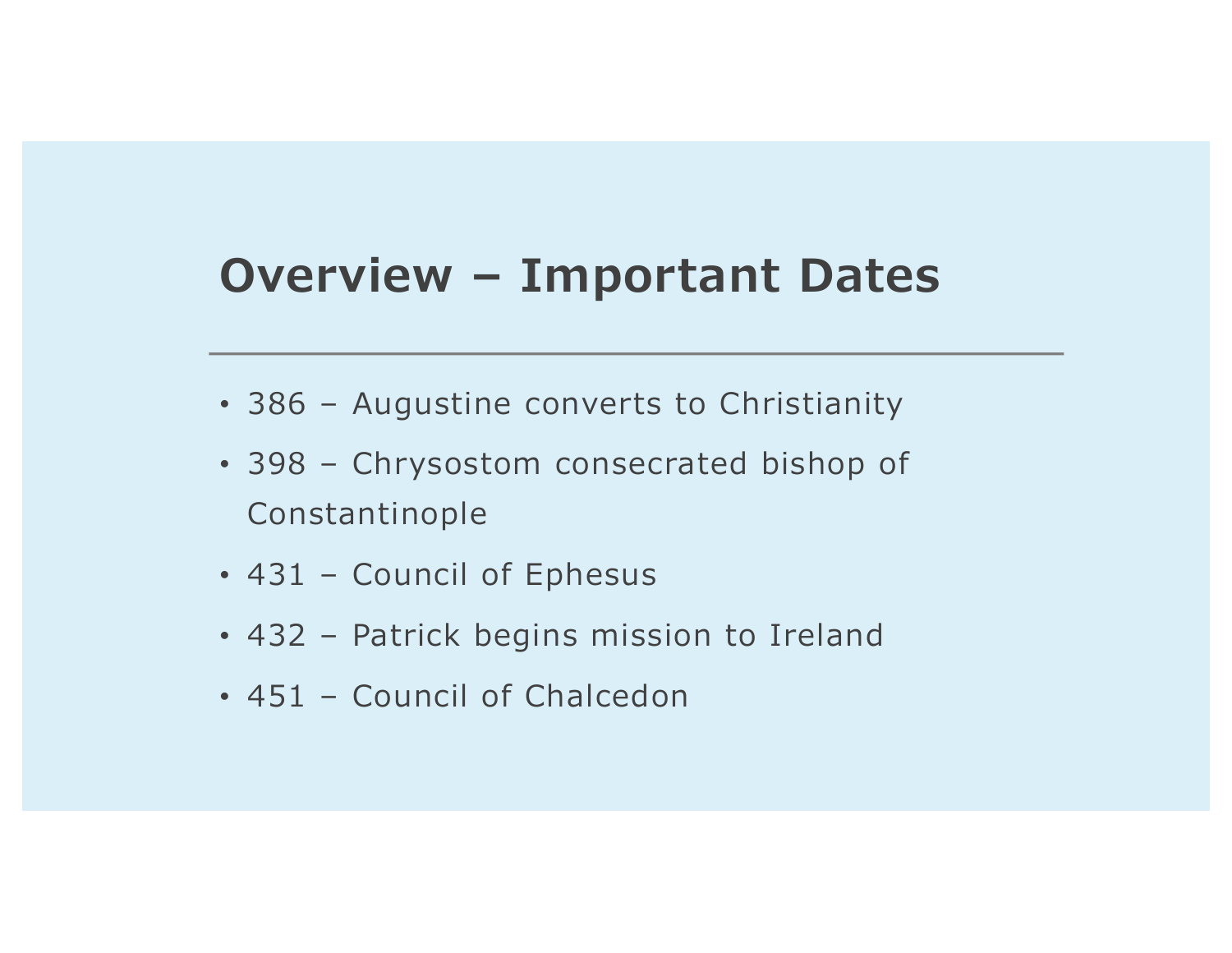#### **The Importance of Women in the Early Church**

"Women pop up all over the place in our earliest Christian sources. They're persecuted by the Roman government; they're hosting churches in their homes; they're caring for the poor and those in prison; they're traveling as missionaries; they're wealthy patrons supporting the church financially; and so much more." – Michael Kruger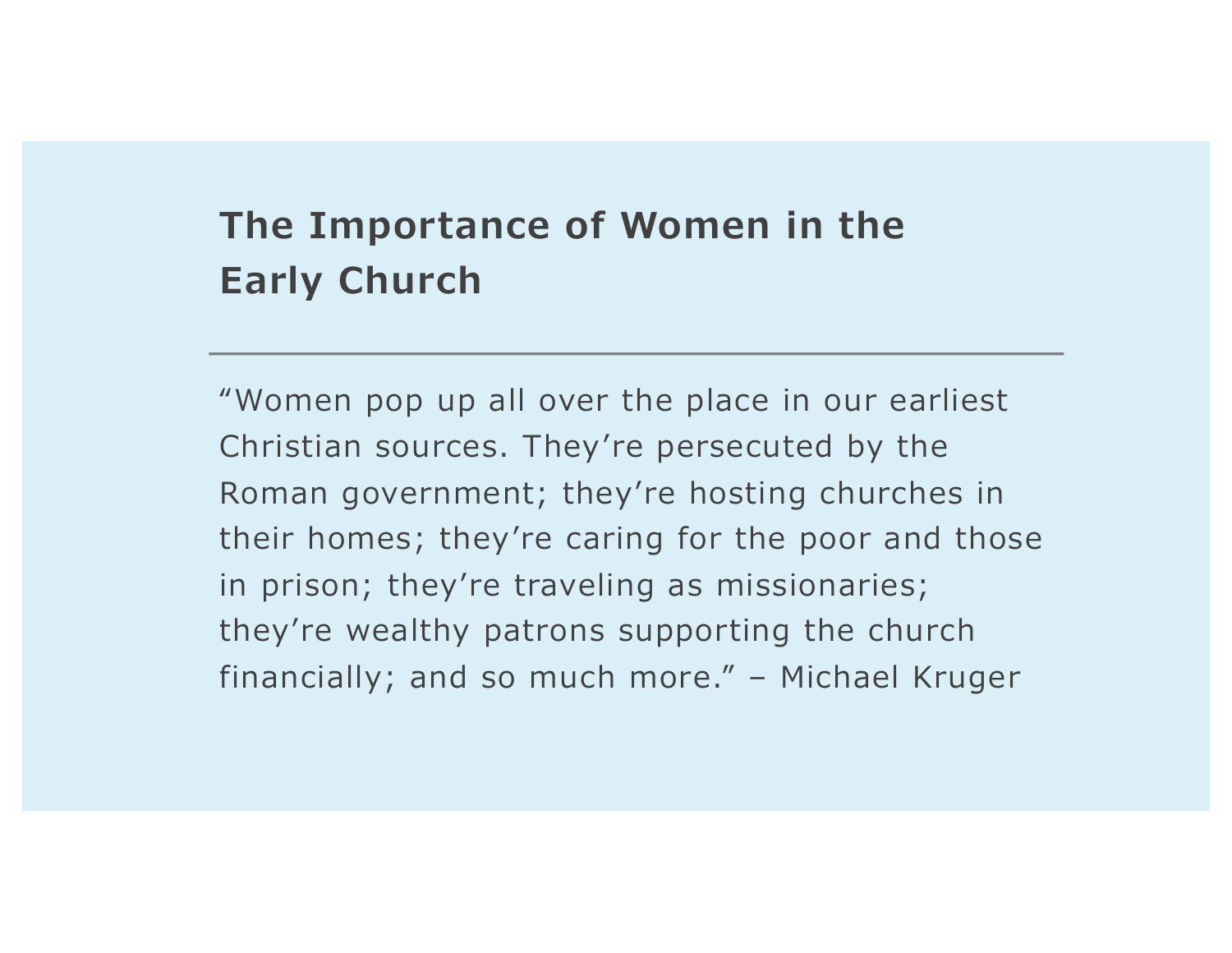#### **The Importance of Women in the Early Church**

- Justin Martyr wrote that Christianity was reaching many women, especially wealthy women.
- One study estimated that two-thirds of the Christian community in the second century was made up of women.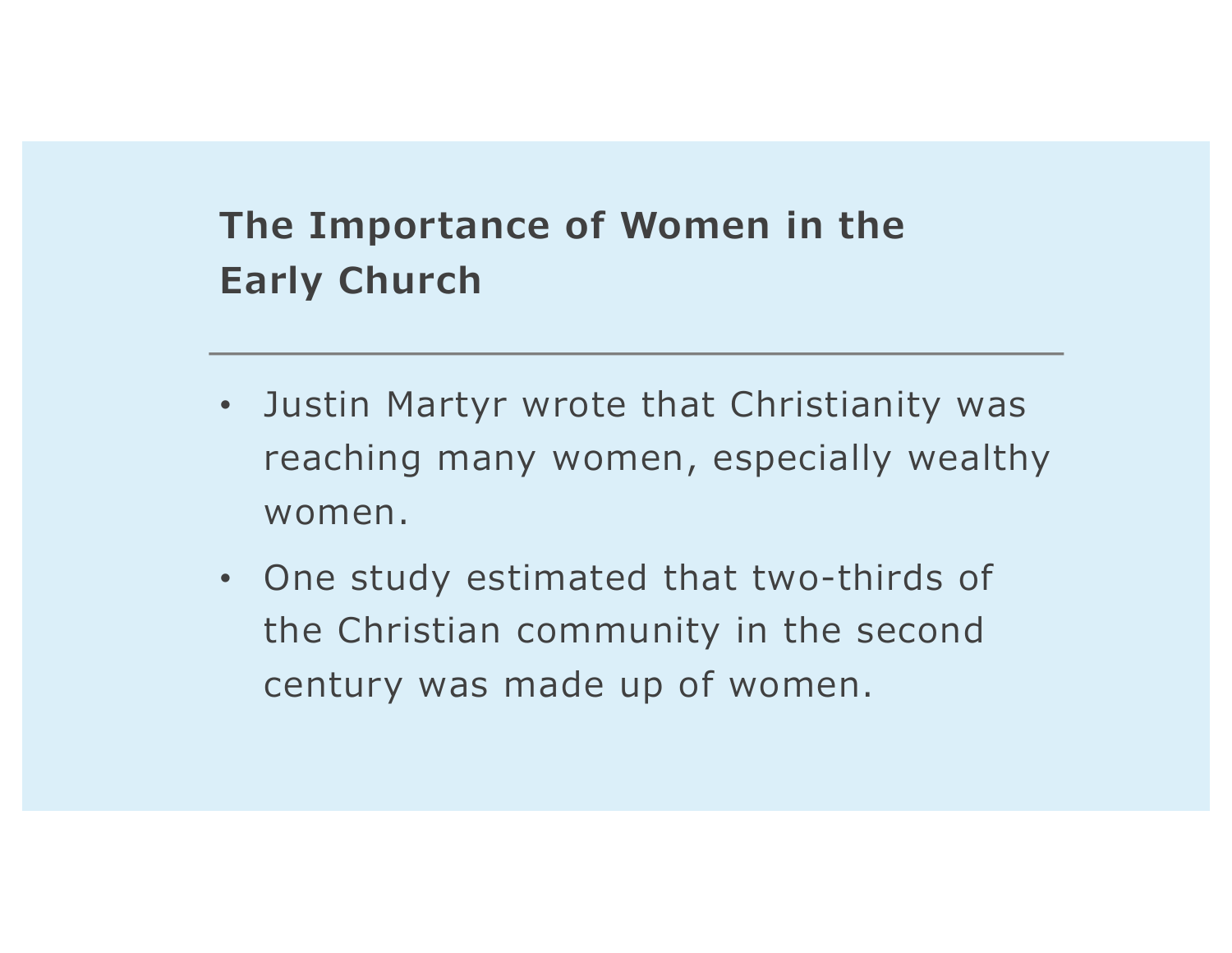## **Fabiola (died 399)**

- Studied under Jerome in Rome
- Started a hospital in Rome where she cared for those rejected from society
- Also helped begin a place of treatment for pilgrims coming to Rome

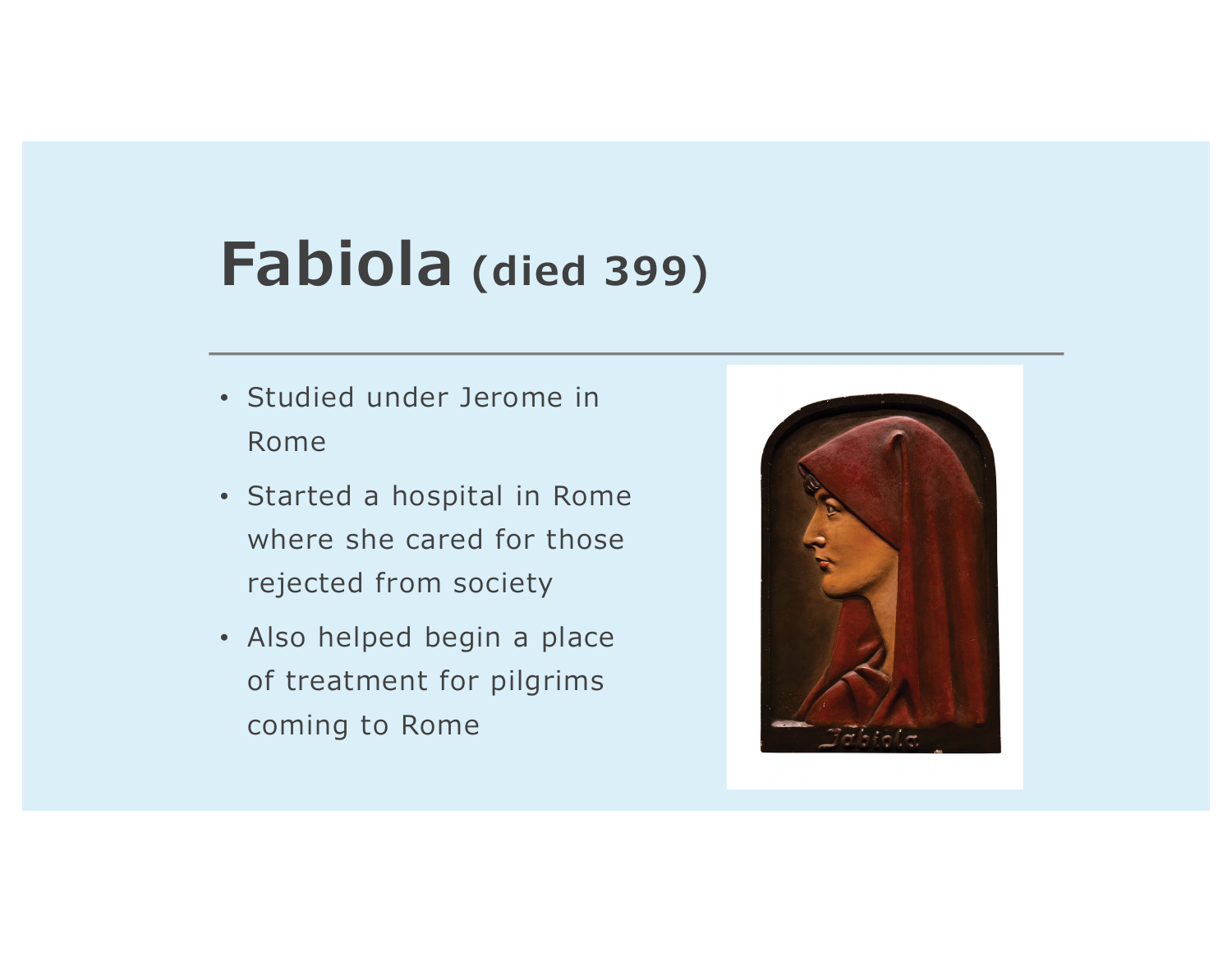## **Critics of the Early Church**

- Pliny the Younger wrote a letter to Emperor Trajan complaining that Christianity was spreading throughout his region among "both sexes."
- He tortured two Christian female slaves in order to find out more about what was happening in their secret meetings.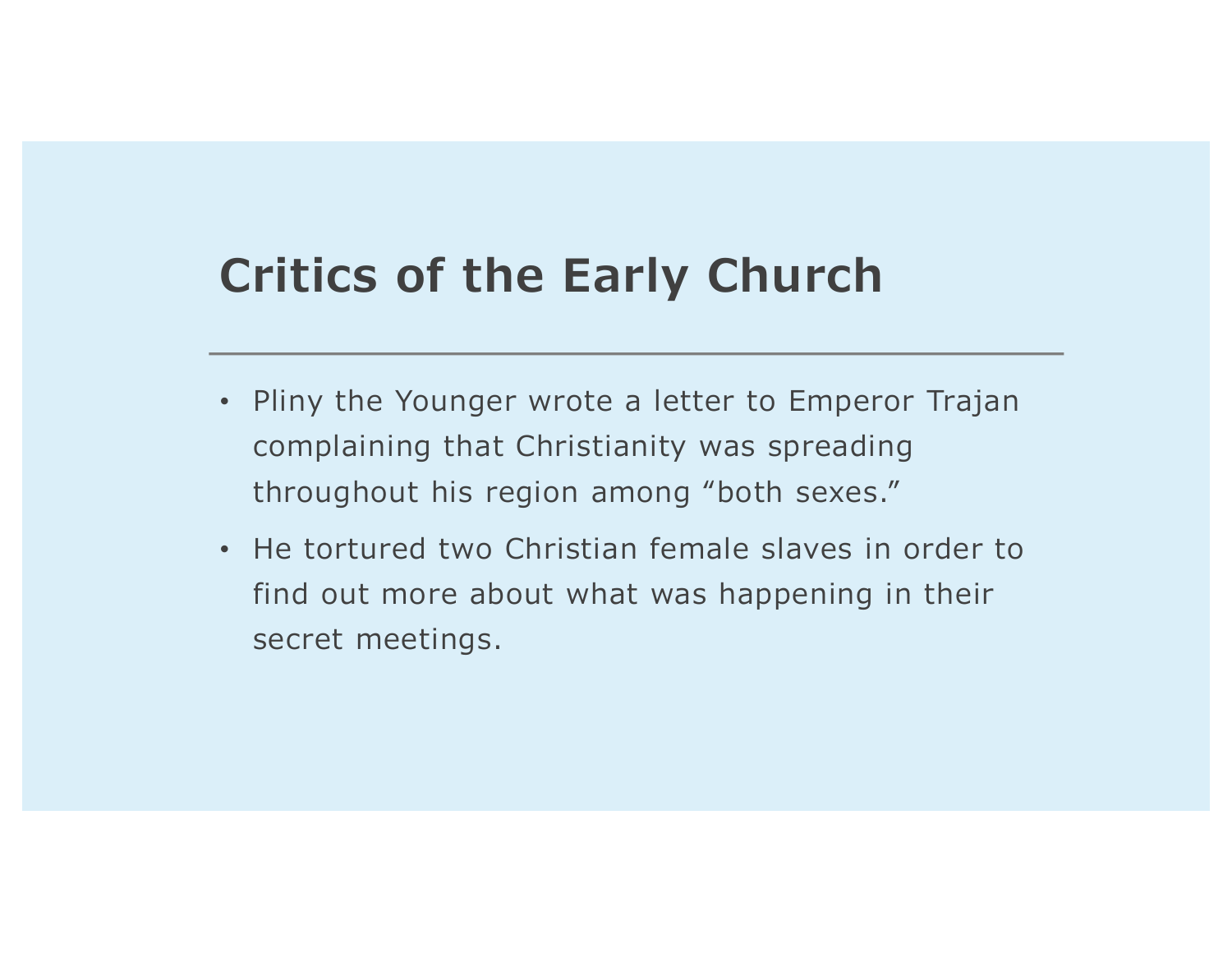### **Critics of the Early Church**

- Celsus was probably the strongest critic of Christianity in the second century. He criticized the way much Christian teaching was done by women in the home rather than in the public square.
- "[Christians] show they want and are able to convince only the foolish, dishonorable, and stupid, only slaves, women, and little children" - Celsus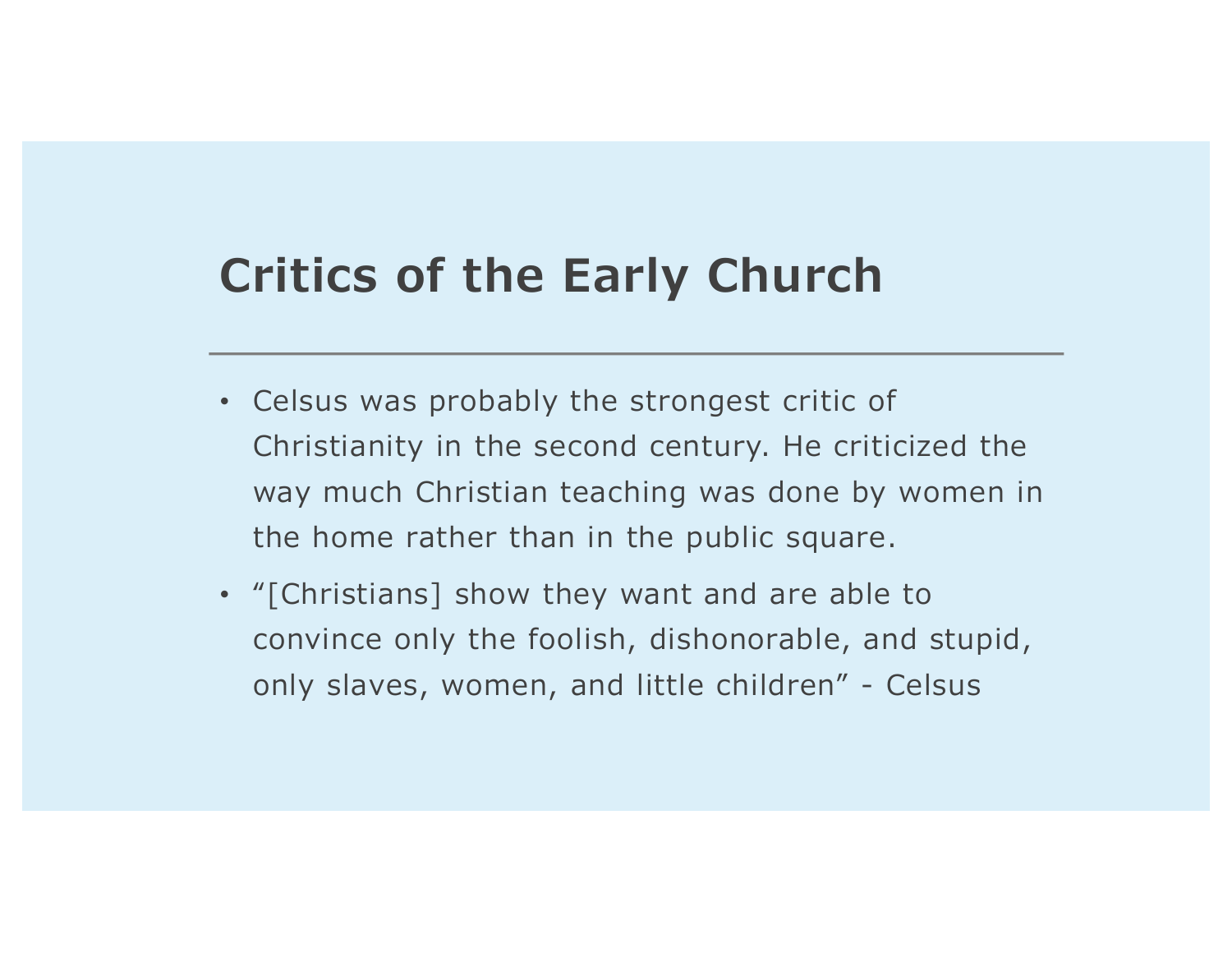*Why on Earth Did Anyone Become a Christian in the First Three Centuries?*  **by Larry Hurtado**

## Destroyer of the

CHRISTIAN DISTINCTIVENESS IN THE ROMAN WORLD



Larry W. Hurtado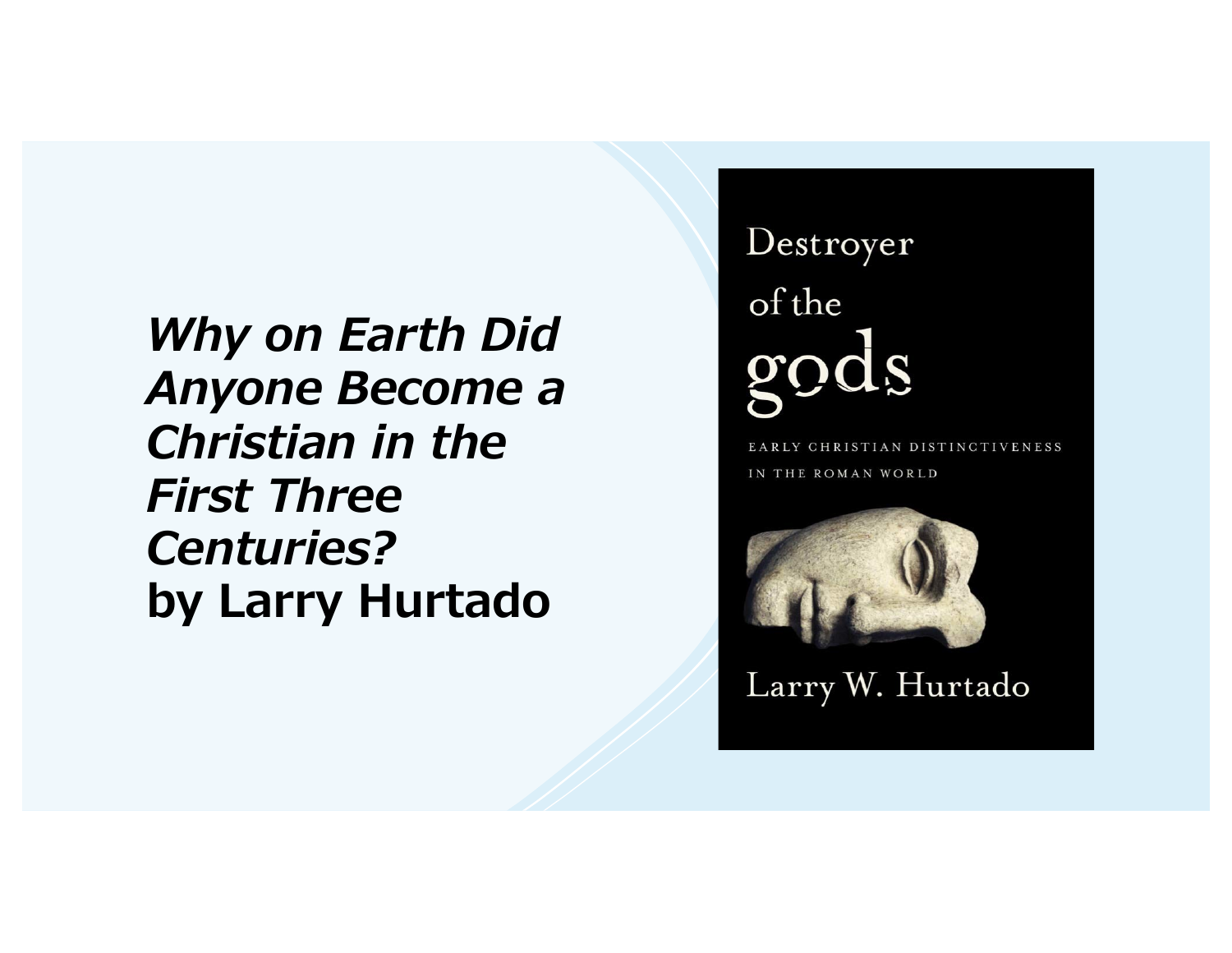## **Distinctives of the Early Church**

- **1.Christians were called into a unique "social project" that both offended and attracted people.**
- **2.Christianity offered a direct, personal, love relationship with the Creator God.**
- **3.Christianity offered assurance of eternal life.**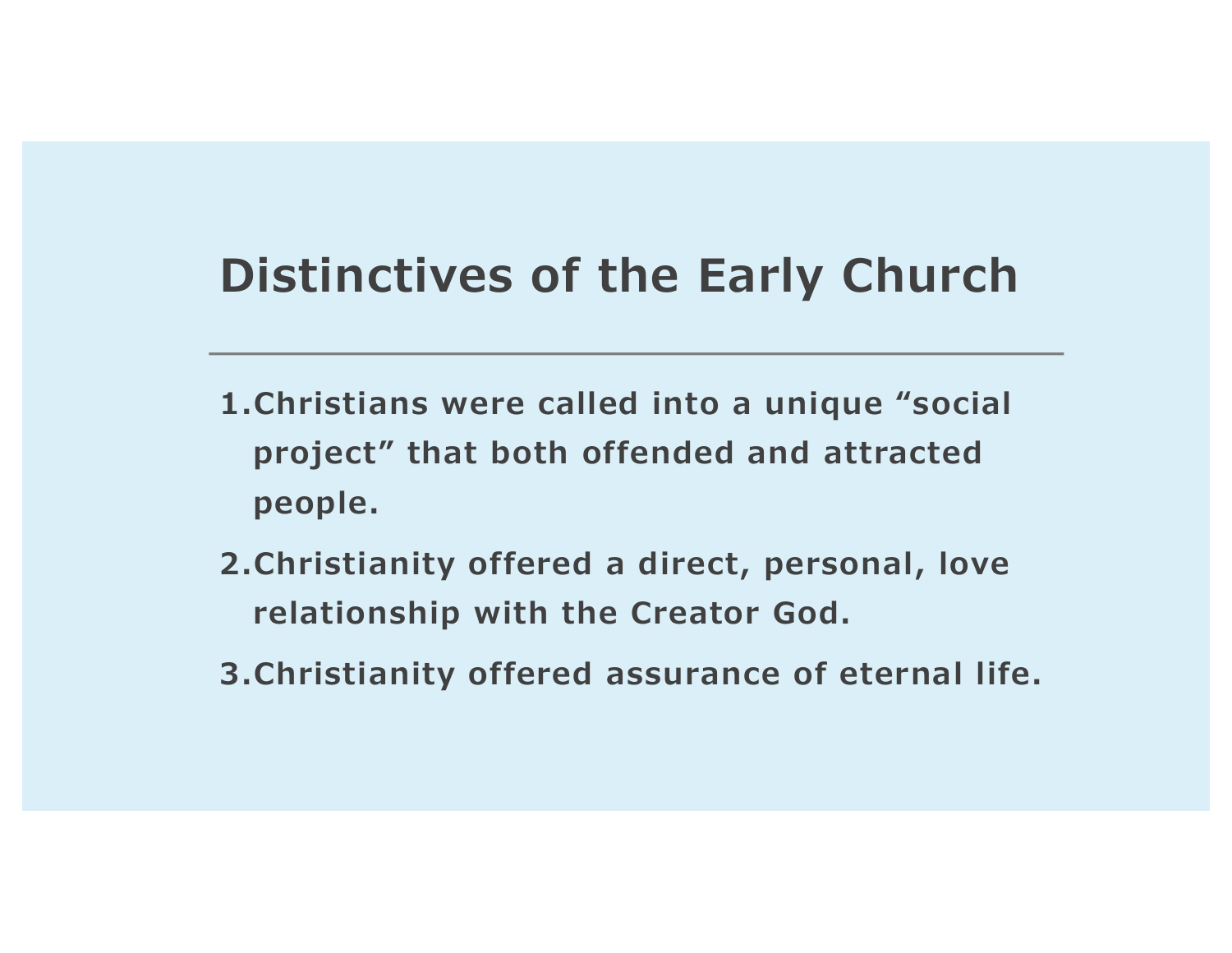## **Unique "Social Project" of the Early Church**

**The foundation of the early church's unique social project was their unique religious identity.**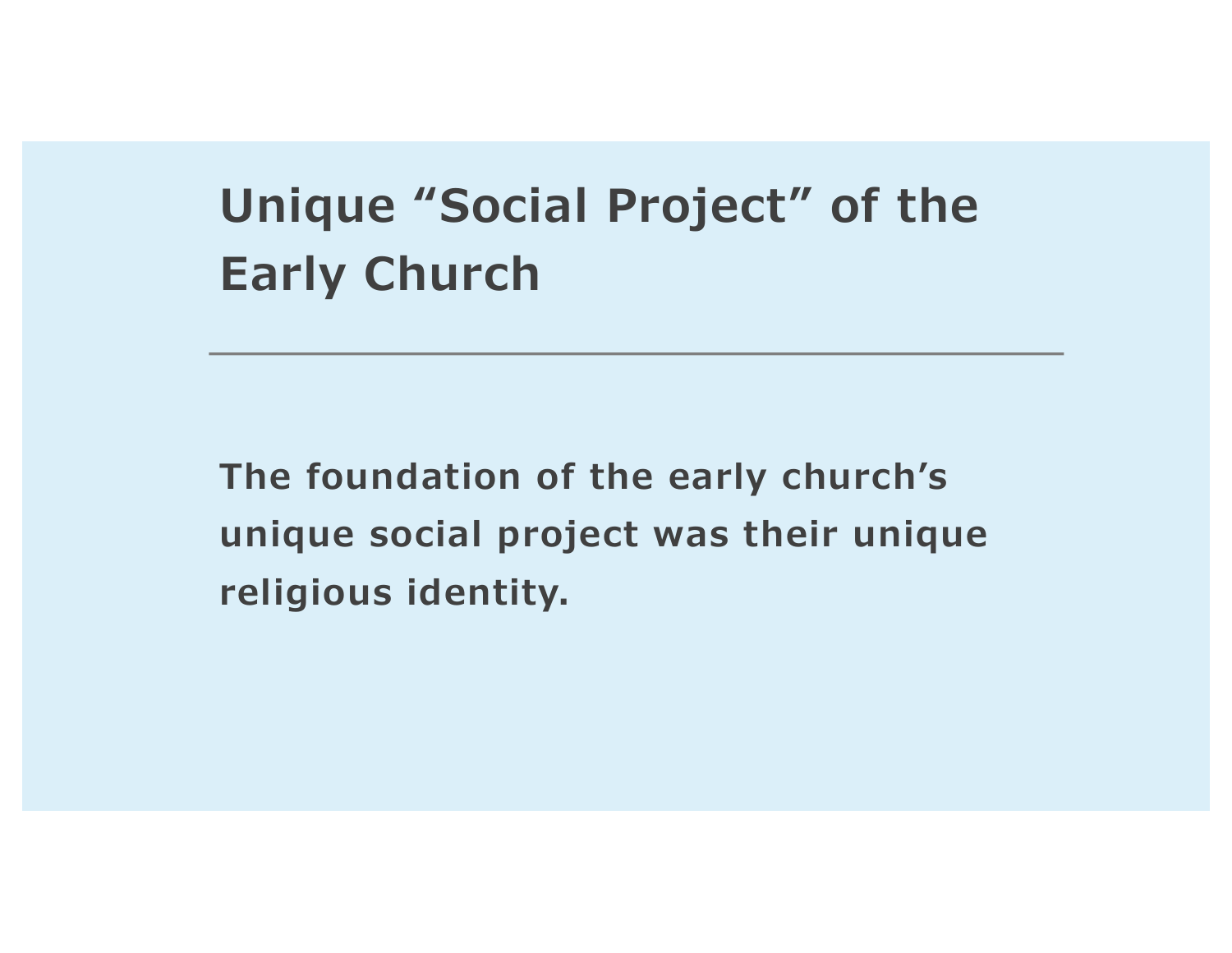## **Unique "Social Project" of the Early Church**

- **1. The early church was multiethnic and experienced a unity across ethnic boundaries that was startling.**
- **2. The early church was a community of forgiveness and reconciliation.**
- **3. The early church was known for its hospitality to the poor and the suffering.**
- **4. It was a community committed to the sanctity of life.**
- **5. It was a sexual counterculture.**